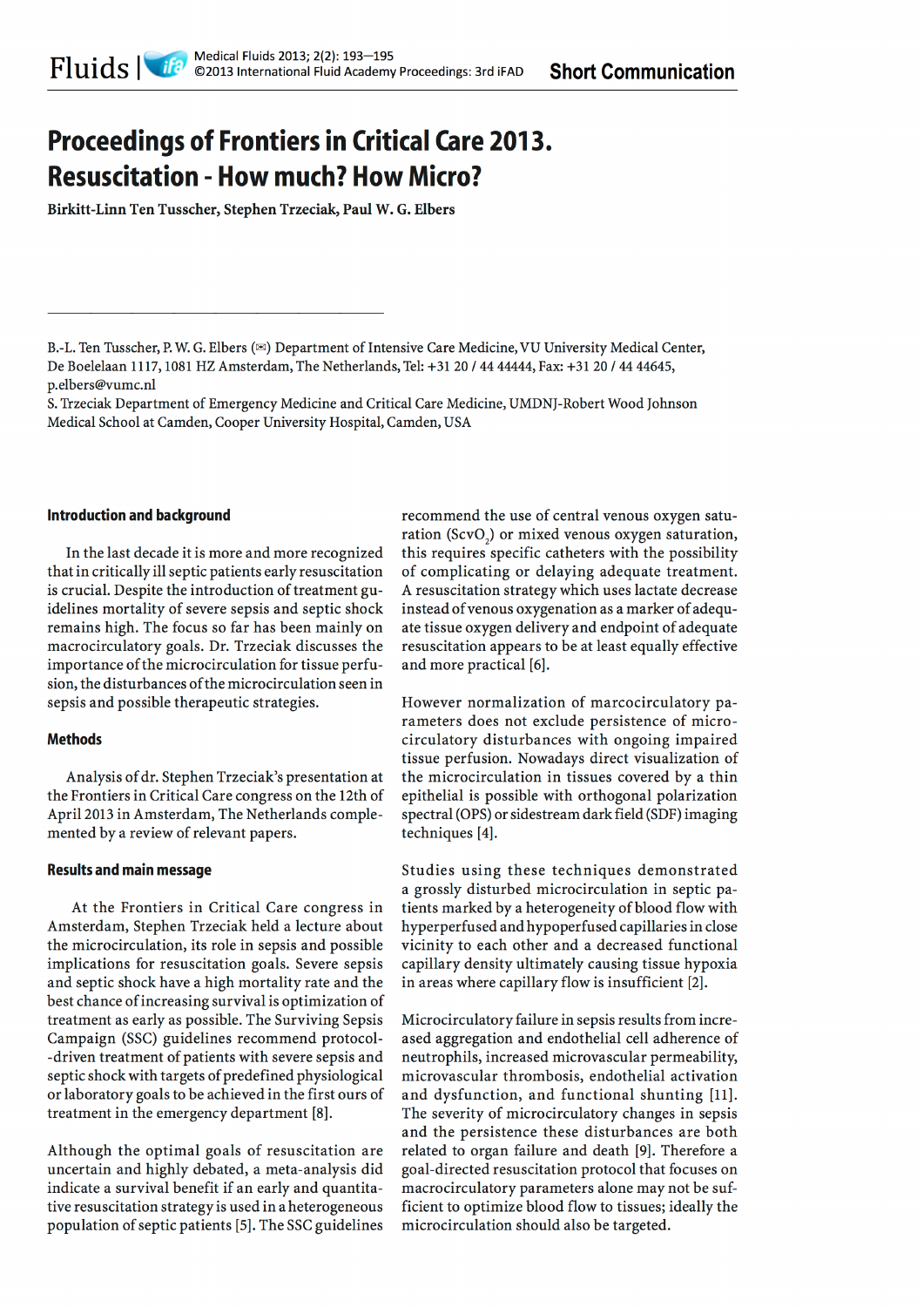Under normal conditions nitric oxide (NO) plays an important role in regulation of microcirculatory homeostasis by regulating microvascular tone, leucocyte adhesion, platelet aggregation, microthrombi formation and microvascular permeability [7]. In sepsis systemic NO production is sharply increased, contributing to shock by refractory vasodilatation. Regional differences in NO availability, caused by both regional differences in inducible nitric oxide synthase (iNOS) expression and differences in NO consumption by reactive oxygen species, can cause areas with relative NO deficiency. Lack of NO availability can cause microcirculatory shunting, making NO an attractive candidate to treat microcirculatory dysfunction in sepsis [12].

A small clinical study of 8 septic patients showed promising results of improved microvascular flow with infusion of nitroglycerin after initial resuscitation [10]. A double blind randomized placebo controlled trial in a larger group of septic patients could however not demonstrate any improvement of microvascular flow in the nitroglycerin treated group versus the placebo group [1].

Dr. Trzeciak discussed his recently completed randomized trial of inhaled NO to augment the microcirculation perfusion in sepsis. The hypothesis of this trail was that NO can improve microcirculatory flow with the presumable benefit of a low risk of inducing or exacerbating arterial hypotension compared to infused nitroglycerin. After meeting quantitative resuscitation goals patients were randomized to treatment with inhaled NO or sham inhaled NO. Change in microcirculatory flow index from 0 to 2 hours was not statistically different between the 2 groups.

In a sheep model of peritonitis-induced septic shock supplementation of tetrahydrobiopterin (BH4) was studied. BH4 is a molecule that acts as an essential cofactor for the activity of NOS, particularly the endothelial NOS, and could possibly restore NO balance in sepsis. This study found substantial effects of BH4 on sublingual microcirculation and prolongation of survival [3]. However the microcirculatory alterations at baseline in these sheep were more severe than normally seen in septic patients and first dose of BH4 was administrated only 4 hours after sepsis induction. The question is if the positive effect on microcirculation and outcome can be repeated in clinical trials in patients with less severe disturbances of the microcirculation and administration later on in sepsis.

To further improve survival of severe sepsis and septic shock patients augmenting the microcirculation with addition of microcirculatory goals to the SSC guidelines seems a logical next step. So far however effective therapeutic agents are not available. The previousely mentiond study in sheep showed a promising new treatment option but further studies are needed.

# **Discussion**

 In the treatment of critically ill septic patients there is a limited window of opportunity and resuscitation should start as early as possible for optimal survival chances. The end goal of resuscitation should be restoration of perfusion to vital organs, and a functional microcirculation is a critical component necessary for effective blood flow to tissues. The early goal directed therapy of the Surviving Sepsis Campaign now mainly focuses the early treatment of septic patients on macrocirculatory goals. However restoration of macrocirculatory parameters does not exclude persistent disturbed microcirculation. More pronounced microcirculatory alterations and the persistence of these alterations are correlated with organ failure and death even if macrocirculation seems adequate. A focus not only on macrocirculatory goals but also microcirculatory parameters seem logical, with NO donors as potential therapeutic agents and further improvement of survival of sepsis patients may be dependent of microcirculatory recovery. Disturbed microcirculation in sepsis has now extensively been documented. The next step should be to target the microcirculation. Clinical studies with infused or inhaled NO agents in septic patients and other therapies aimed at recruiting the microcirculation with the purpose of restoring tissue perfusion and oxygenation have however so far been disappointing. A recent study of a NO synthase cofactor showed promising results in a sheep model of septic shock.

### **Conclusion**

To improve outcome in critically ill septic patients early resuscitation is essential. Reaching macrocirculatory goals does not exclude persistence of microcirculatory disturbances with a negative effect on outcome.

#### **Key messages**

Early resuscitation in septic patients should ideally not only restore macrocirculation but also improve the microcirculation in order to restore tissue oxygenation.